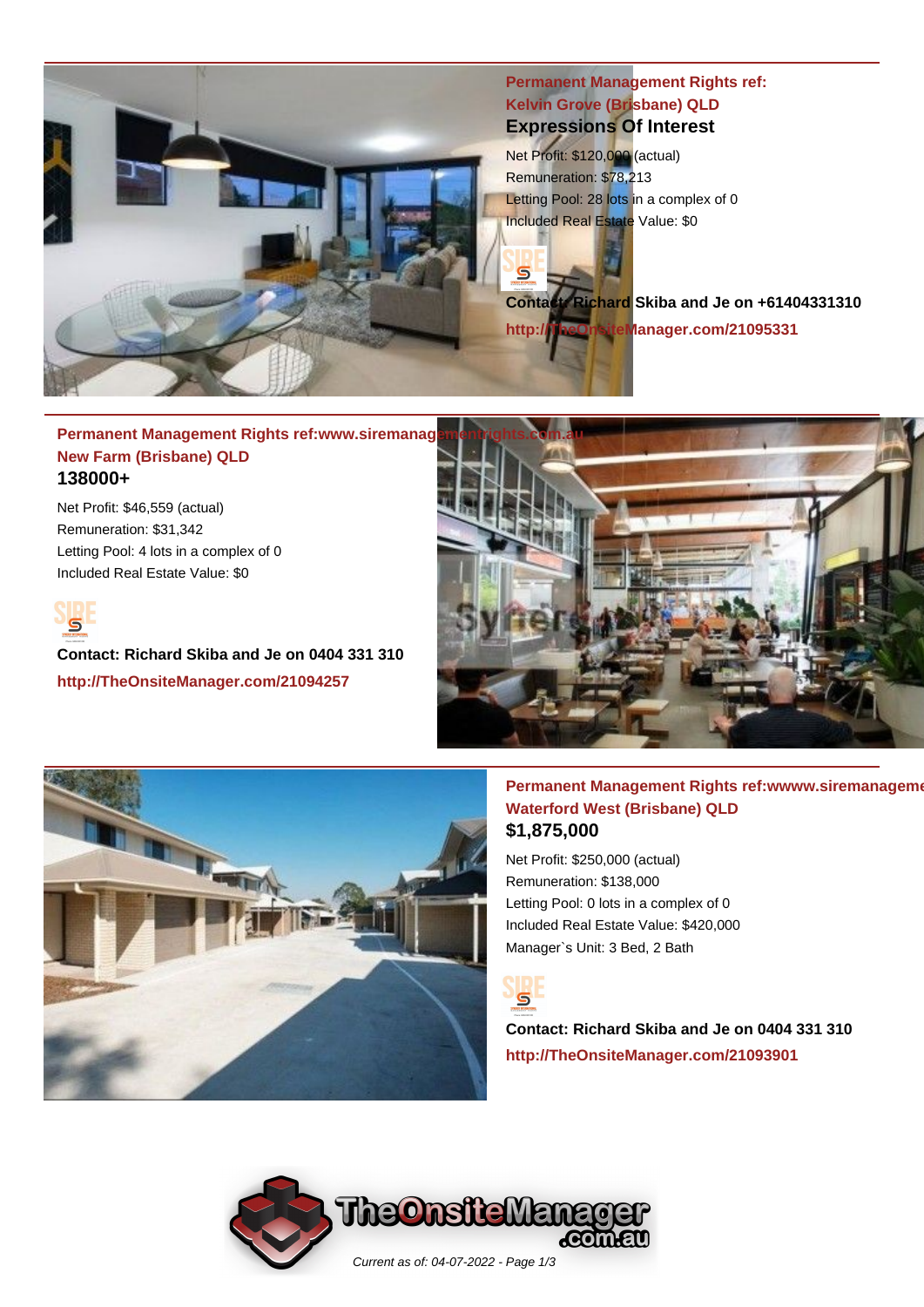

# **Permanent Management Rights ref: Griffin (Brisbane) QLD Call 0404331310**

Net Profit: \$500,000 (actual) Remuneration: \$232,000 Letting Pool: 147 lots in a complex of 0 Included Real Estate Value: \$598,000 Manager's Unit: 3 Bed, 2 Bath

**Contact: Richard Skiba and Je on 0404 331 310 http://TheOnsiteManager.com/21090587**

# **Permanent Management Rights ref: Bowen Hills (Brisbane) QLD EOI**

Net Profit: \$49,924 (actual) Remuneration: \$25,948 Letting Pool: 0 lots in a complex of 0 Included Real Estate Value: \$0



**Contact: Richard Skiba and Je on +61404331310 http://TheOnsiteManager.com/21086777**